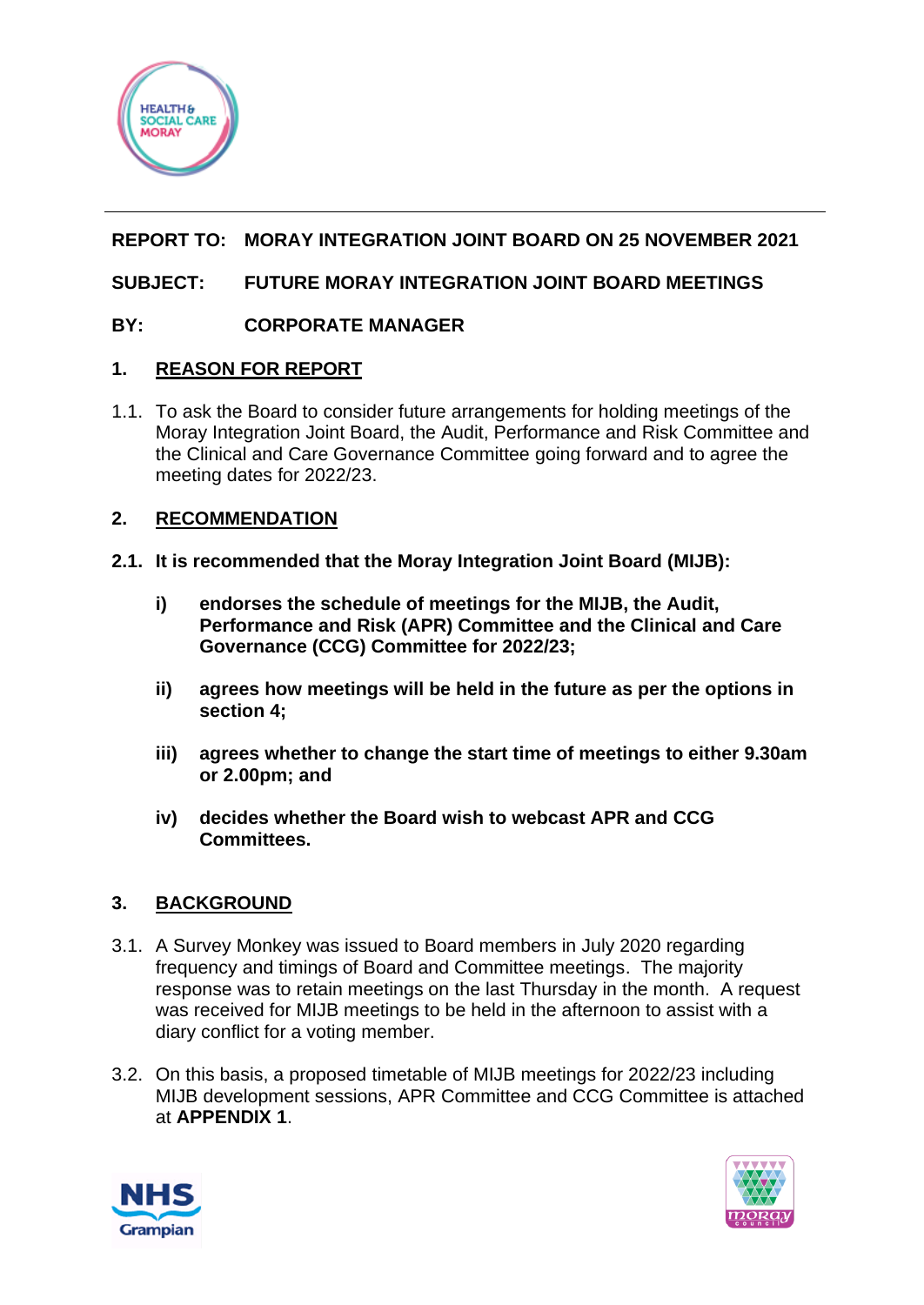- 3.3. Prior to the Covid-19 pandemic all meetings of the MIJB were held in person. Following the lockdowns imposed due to Covid-19 the meetings moved to being held remotely, latterly using the Council's committee meeting system, Connect Remote which allows the main MIJB meetings to be webcast live to members of the public who wish to watch.
- 3.4. Recently there have been some comments received from members requesting MIJB meetings to be held in the morning going forward.

## **4. Future Options**

## **Meeting Options**

- 4.1 While social distancing remains in place, meetings will continue to be held on line, however the Board may wish to consider how meetings will take place when restrictions are lifted.
- 4.2 The options are as follows:
	- Continue with meetings online
	- To return to face to face meetings when restrictions allow
	- To have a mixture of face to face and online meetings (hybrid meetings)
- 4.3 To continue webcasting the MIJB, the Board will need to use either Connect Remote or use the Council Chamber as the meeting base.

# **Continue with Meetings Online**

4.4 If the Board wish to continue holding the meetings remotely then there will be no change to the current arrangements.

## **Return to Face to Face Meetings**

4.5 This option will only be available when current restrictions are lifted. If the Board wish to continue webcasting the meetings, the meetings will need to take place in the Council Chamber, Headquarters, Elgin.

# **Hybrid Meetings**

4.6 The Council have recently purchased and are currently waiting on the installation of a new hybrid meeting system which would, when restrictions allow, mean Board members can meet face to face and also have members joining remotely. Again, to use this facility the meetings would need to take place in the Council Chamber. It is anticipated the installation will take place early in 2022.

## **Meeting Dates and Times**

- 4.7 The meeting schedule is established with the intention to ensure key dates for formal business are accounted for and to avoid the creation of Special meetings and conducting formal business during development sessions.
- 4.8 Previously the MIJB, APR Committee and CCG Committee have started at 10.30am, 1.00pm or 1.30pm to assist members who are travelling to Elgin for the meetings from having to wait for long periods between meetings.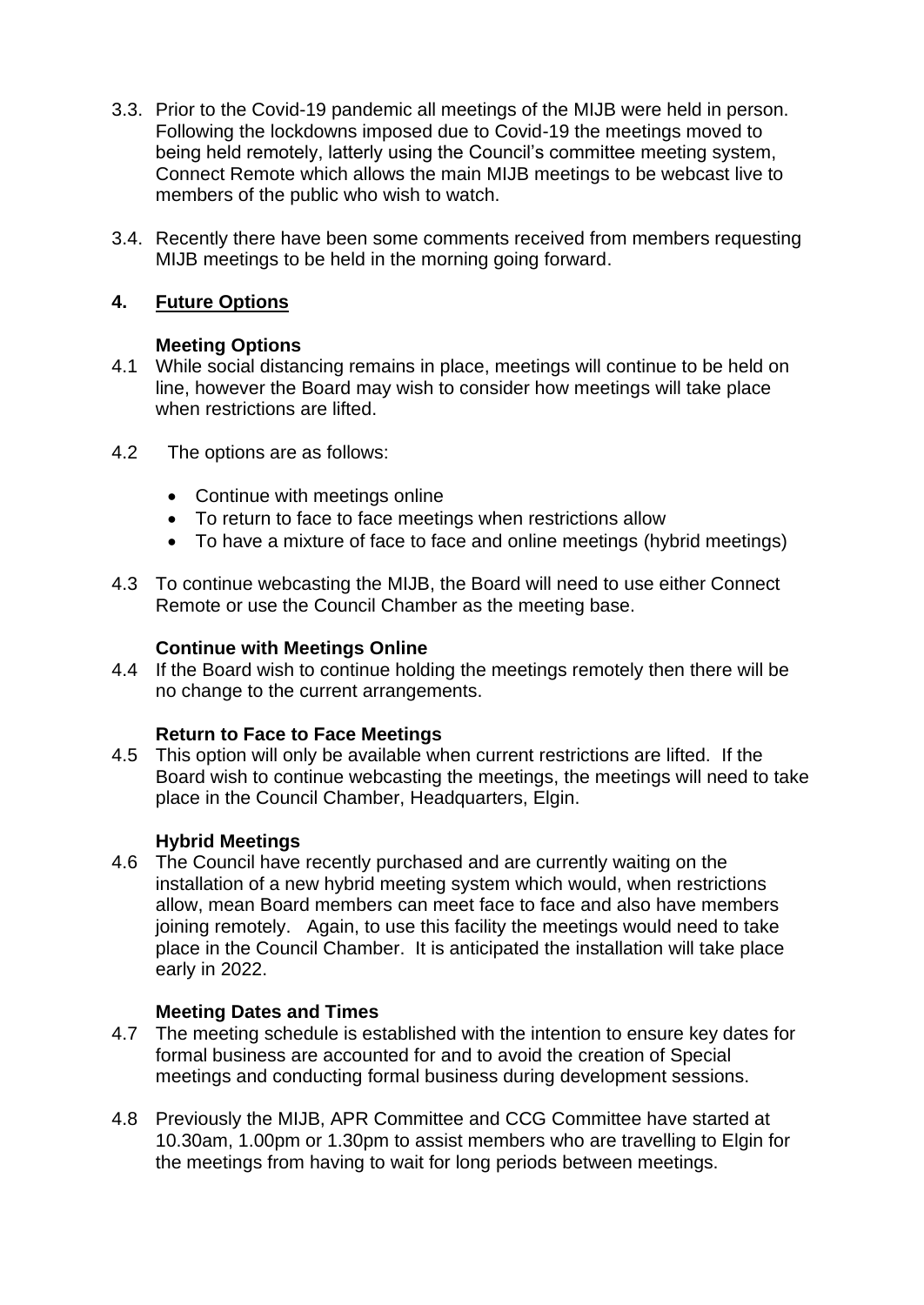4.9 If the Board choose either option 4.4 or 4.6 they may wish to consider moving the meeting start times to 9.30am and 2.00pm. This would bring some consistency to the start times, provide time for a sufficient break between meetings and assist Committee Services with providing a clerk for the MIJB, APR and CCG meetings whilst balancing other commitments.

### **Webcasting**

4.10 Meetings of the MIJB have been webcast since 25 March 2021 and the viewing figures are indicated in the table below:

| Date of Meeting    | <b>All Views</b> | <b>Live Views</b> | <b>Catch Up Views</b> |
|--------------------|------------------|-------------------|-----------------------|
| 25/03/21           | 68               | 26                |                       |
| 29/04/21 (Special) | 19               |                   |                       |
| 27/05/21           | 20               |                   | 14                    |
| 24/06/21           | 40               | 44                | 29                    |
| 30/09/21           | 28               | 13                | 15                    |

- 4.11 Whilst social distancing restrictions remain in place, webcasting the MIJB meetings ensures that members of the public and press who may have wished to attend the meetings in person can watch the meetings.
- 4.12 The Board may wish to extend the webcasting of meetings to include APR Committee and CCG Committee.

### **5. SUMMARY OF IMPLICATIONS**

**(a) Corporate Plan and 10 Year Plan (Local Outcomes Improvement Plan (LOIP)) and Moray Integration Joint Board Strategic Plan "Moray Partners in Care 2019 – 2029"** The scheduling of appropriate meetings facilitates good governance arrangements and supports the delivery of the Strategic Plan.

#### **(b) Policy and Legal**

In terms of the Standing Orders section 4.1, approved by the Board at its meeting on 28 June 2018 (para 5 of the Minute refers), the Board is to approve annually a forward schedule of meeting dates for the following year.

#### **(c) Financial implications**

There are no financial implications directly arising from this report.

**(d) Risk Implications and Mitigation** None directly arising from this report.

## **(e) Staffing Implications**

There are no staffing implications directly arising from this report.

#### **(f) Property**

There are no implications in terms of Council or NHS property directly arising from this report.